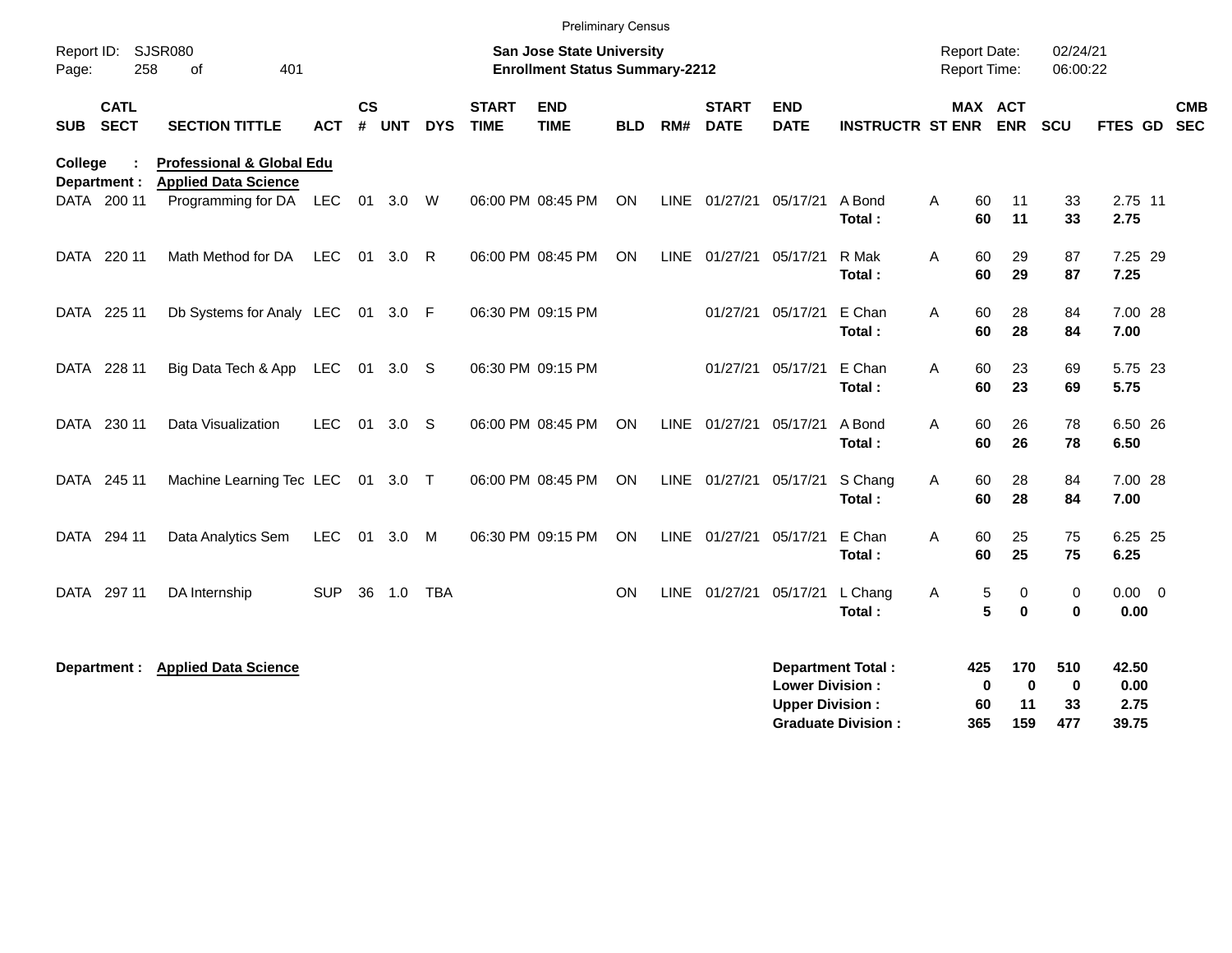|                     |                            |                              |                |               |        |            |                             |                                                                           | <b>Preliminary Census</b> |             |                             |                        |                                    |   |                                            |            |                      |                  |                          |
|---------------------|----------------------------|------------------------------|----------------|---------------|--------|------------|-----------------------------|---------------------------------------------------------------------------|---------------------------|-------------|-----------------------------|------------------------|------------------------------------|---|--------------------------------------------|------------|----------------------|------------------|--------------------------|
| Report ID:<br>Page: | 259                        | <b>SJSR080</b><br>401<br>οf  |                |               |        |            |                             | <b>San Jose State University</b><br><b>Enrollment Status Summary-2212</b> |                           |             |                             |                        |                                    |   | <b>Report Date:</b><br><b>Report Time:</b> |            | 02/24/21<br>06:00:22 |                  |                          |
| <b>SUB</b>          | <b>CATL</b><br><b>SECT</b> | <b>SECTION TITTLE</b>        | <b>ACT</b>     | $\mathsf{cs}$ | # UNT  | <b>DYS</b> | <b>START</b><br><b>TIME</b> | <b>END</b><br><b>TIME</b>                                                 | <b>BLD</b>                | RM#         | <b>START</b><br><b>DATE</b> | END<br><b>DATE</b>     | <b>INSTRUCTR ST ENR</b>            |   | MAX ACT                                    | <b>ENR</b> | <b>SCU</b>           | FTES GD          | <b>CMB</b><br><b>SEC</b> |
| College             |                            | Professional & Global Edu    |                |               |        |            |                             |                                                                           |                           |             |                             |                        |                                    |   |                                            |            |                      |                  |                          |
|                     | Department :               | <b>School of Information</b> |                |               |        |            |                             |                                                                           |                           |             |                             |                        |                                    |   |                                            |            |                      |                  |                          |
| INFO.               | 200 01                     | Inf. Comm                    | SEM            | 05            | 3.0    | <b>TBA</b> |                             |                                                                           | ON                        | LINE        | 01/27/21                    | 05/17/21               | Z Liu                              | A | 35                                         | 28         | 84                   | 7.00 28          |                          |
| <b>INFO</b>         | 200 02                     | Inf. Comm                    | <b>SEM</b>     | 05            | 3.0    | TBA        |                             |                                                                           | ΟN                        | LINE        | 01/27/21                    | 05/17/21               | M Stephens                         | A | 35                                         | 35         | 105                  | 8.75 35          |                          |
| INFO                | 200 03                     | Inf. Comm                    | <b>SEM</b>     | 05            | 3.0    | TBA        |                             |                                                                           | ON                        | LINE        | 01/27/21                    | 05/17/21               | M Villagran                        | A | 35                                         | 33         | 99                   | 8.20 32          |                          |
| <b>INFO</b>         | 200 04                     | Inf. Comm                    | <b>SEM</b>     | 05            | 3.0    | <b>TBA</b> |                             |                                                                           | ON                        |             | LINE 01/27/21               | 05/17/21               | S Tash<br>Total:                   | A | 35<br>140                                  | 35<br>131  | 105<br>393           | 8.70 34<br>32.65 |                          |
|                     |                            |                              |                |               |        |            |                             |                                                                           |                           |             |                             |                        |                                    |   |                                            |            |                      |                  |                          |
| <b>INFO</b>         | 202 01                     | Inf. Ret. Sys. Des           | SEM            | 05            | 3.0    | <b>TBA</b> |                             |                                                                           | ON                        |             | LINE 01/27/21               | 05/17/21               | A Johnson                          | Α | 35                                         | 35         | 105                  | 8.75 35          |                          |
| <b>INFO</b>         | 202 02                     | Inf. Ret. Sys. Des           | <b>SEM</b>     | 05            | 3.0    | TBA        |                             |                                                                           | ΟN                        | <b>LINE</b> | 01/27/21                    | 05/17/21               | A Johnson                          | A | 35                                         | 35         | 105                  | 8.75 35          |                          |
| <b>INFO</b>         | 202 03                     | Inf. Ret. Sys. Des           | <b>SEM</b>     | 05            | 3.0    | TBA        |                             |                                                                           | ΟN                        | <b>LINE</b> | 01/27/21                    | 05/17/21               | A Johnson                          | A | 35                                         | 32         | 96                   | 8.00 32          |                          |
| <b>INFO</b>         | 202 04                     | Inf. Ret. Sys. Des           | <b>SEM</b>     | 05            | 3.0    | <b>TBA</b> |                             |                                                                           | ΟN                        |             | LINE 01/27/21               | 05/17/21               | A Johnson                          | A | 35                                         | 21         | 63                   | 5.20 20          |                          |
|                     |                            |                              |                |               |        |            |                             |                                                                           |                           |             |                             |                        | Total:                             |   | 140                                        | 123        | 369                  | 30.70            |                          |
| <b>INFO</b>         | 203 01                     | Online Learning              | SEM            | 02            | 1.0    | <b>TBA</b> |                             |                                                                           | ON                        | LINE        | 01/27/21                    | 05/17/21               | D Faires                           | A | 35                                         | 35         | 35                   | 2.92 35          |                          |
| <b>INFO</b>         | 203 02                     | Online Learning              | <b>SEM</b>     | 02            | 1.0    | TBA        |                             |                                                                           | ΟN                        | <b>LINE</b> | 01/27/21                    | 05/17/21               | D Faires                           | A | 35                                         | 34         | 34                   | 2.83 34          |                          |
| <b>INFO</b>         | 203 03                     | Online Learning              | <b>SEM</b>     |               | 02 1.0 | <b>TBA</b> |                             |                                                                           | ON                        |             | LINE 01/27/21               | 05/17/21               | D Faires                           | A | 75                                         | 59         | 59                   | 4.87 56          |                          |
|                     |                            |                              |                |               |        |            |                             |                                                                           |                           |             |                             |                        | Total:                             |   | 145                                        | 128        | 128                  | 10.62            |                          |
| <b>INFO</b>         | 204 01                     | Inf. Prof                    | SEM            | 05            | 3.0    | <b>TBA</b> |                             |                                                                           | ON                        | LINE        | 01/27/21                    | 05/17/21               | C Dee                              | Α | 35                                         | 31         | 93                   | 7.75 31          |                          |
| <b>INFO</b>         | 204 02                     | Inf. Prof                    | SEM            | 05            | 3.0    | TBA        |                             |                                                                           | ON                        | LINE        | 01/27/21                    | 05/17/21               | C Sawyer                           | A | 35                                         | 17         | 51                   | 4.20 16          |                          |
| INFO                | 204 03                     | Inf. Prof                    | SEM            | 05            | 3.0    | TBA        |                             |                                                                           | ΟN                        | LINE        | 01/27/21                    | 05/17/21               | D Hicks                            | A | 35                                         | 31         | 93                   | 7.70 30          |                          |
| <b>INFO</b>         | 204 04                     | Inf. Prof                    | <b>SEM</b>     | 05            | 3.0    | <b>TBA</b> |                             |                                                                           | ON                        |             | LINE 01/27/21               | 05/17/21               | D Hicks                            | A | 35                                         | 33         | 99                   | 8.25 33          |                          |
|                     |                            |                              |                |               |        |            |                             |                                                                           |                           |             |                             |                        | Total:                             |   | 140                                        | 112        | 336                  | 27.90            |                          |
| <b>INFO</b>         | 210 01                     | Reference Info Servi         | SEM            | 05            | 3.0    | TBA        |                             |                                                                           | 0N                        |             | LINE 01/27/21               | 05/17/21               | J Aguiñaga                         | A | 35                                         | 32         | 32                   | 8.00 32          |                          |
| <b>INFO</b>         | 210 02                     | Reference Info Servi         | SEM            | 05            | 3.0    | <b>TBA</b> |                             |                                                                           | ON                        |             | LINE 01/27/21               | 05/17/21               | J Aguiñaga                         | A | 35                                         | 28         | 28                   | 7.00 28          |                          |
|                     |                            |                              |                |               |        |            |                             |                                                                           |                           |             |                             |                        | Total:                             |   | 70                                         | 60         | 60                   | 15.00            |                          |
| INFO.               | 230 01                     | <b>Iss Acad Libs</b>         | <b>SUP</b>     | 36            | 3.0    | TBA        |                             |                                                                           | ON.                       |             | LINE 01/27/21               | 05/17/21               | M Otero-Bois A                     |   | 35                                         | 10         | 30                   | 2.50 10          |                          |
|                     |                            |                              |                |               |        |            |                             |                                                                           |                           |             |                             |                        | Total:                             |   |                                            | 35 10      | 30                   | 2.50             |                          |
|                     | INFO 232 01                | Iss Publ Libs                | SUP 36 3.0 TBA |               |        |            |                             |                                                                           | ON.                       |             |                             | LINE 01/27/21 05/17/21 | R Barefoot                         | A | 35                                         | 30         | 90                   | 7.50 30          |                          |
|                     |                            |                              |                |               |        |            |                             |                                                                           |                           |             |                             |                        | Total:                             |   | 35                                         | 30         | 90                   | 7.50             |                          |
|                     | INFO 233 01                | School Media Cent            | SEM 05 3.0 TBA |               |        |            |                             |                                                                           | ON.                       |             | LINE 01/27/21 05/17/21      |                        | M Harlan                           | A | 35                                         | 11         | 33                   | 2.60 8           |                          |
|                     |                            |                              |                |               |        |            |                             |                                                                           |                           |             |                             |                        | Total:                             |   | 35                                         | 11         | 33                   | 2.60             |                          |
|                     | INFO 237 01                | SchLibMedMtls                | SEM 05 3.0 TBA |               |        |            |                             |                                                                           | ON.                       |             |                             |                        | LINE 01/27/21 05/17/21 A Rothman A |   | 35                                         | 22         | 66                   | 5.25 17          |                          |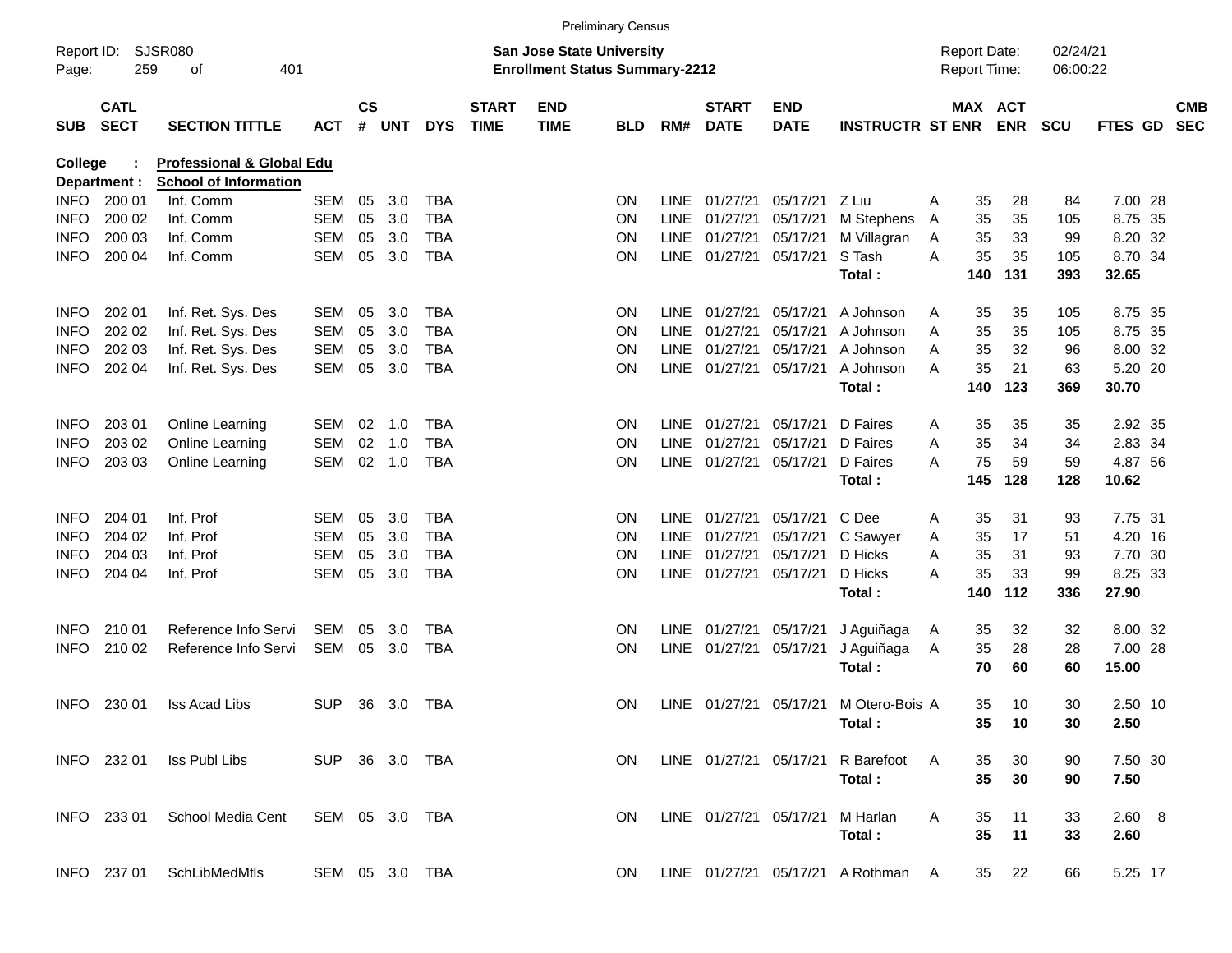|                            |                            |                                                 |                   |                    |            |                          |                             |                                                                    | <b>Preliminary Census</b> |      |                                    |                                |                                          |                                     |                       |                            |                      |                             |            |
|----------------------------|----------------------------|-------------------------------------------------|-------------------|--------------------|------------|--------------------------|-----------------------------|--------------------------------------------------------------------|---------------------------|------|------------------------------------|--------------------------------|------------------------------------------|-------------------------------------|-----------------------|----------------------------|----------------------|-----------------------------|------------|
| Page:                      | Report ID: SJSR080<br>260  | 401<br>of                                       |                   |                    |            |                          |                             | San Jose State University<br><b>Enrollment Status Summary-2212</b> |                           |      |                                    |                                |                                          | <b>Report Date:</b><br>Report Time: |                       |                            | 02/24/21<br>06:00:22 |                             |            |
| <b>SUB</b>                 | <b>CATL</b><br><b>SECT</b> | <b>SECTION TITTLE</b>                           | <b>ACT</b>        | $\mathsf{cs}$<br># | <b>UNT</b> | <b>DYS</b>               | <b>START</b><br><b>TIME</b> | <b>END</b><br><b>TIME</b>                                          | <b>BLD</b>                | RM#  | <b>START</b><br><b>DATE</b>        | <b>END</b><br><b>DATE</b>      | <b>INSTRUCTR ST ENR ENR</b>              |                                     | MAX ACT               |                            | <b>SCU</b>           | FTES GD SEC                 | <b>CMB</b> |
|                            |                            |                                                 |                   |                    |            |                          |                             |                                                                    |                           |      |                                    |                                | Total:                                   |                                     | 35                    | 22                         | 66                   | 5.25                        |            |
| <b>INFO</b>                | 240 01                     | Info Tech Tools & Ap                            | SEM 05 3.0        |                    |            | TBA                      |                             |                                                                    | <b>ON</b>                 |      | LINE 01/27/21 05/17/21             |                                | R Dean<br>Total:                         | Α                                   | 35<br>35              | 33<br>33                   | 99<br>99             | 8.25 33<br>8.25             |            |
| <b>INFO</b>                | 242 01                     | Database Mgmt                                   | <b>LEC</b>        | 01 3.0             |            | TBA                      |                             |                                                                    | <b>ON</b>                 |      | LINE 01/27/21 05/17/21             |                                | G Liu<br>Total:                          | Α                                   | 35<br>35              | 15<br>15                   | 45<br>45             | 3.75 15<br>3.75             |            |
| <b>INFO</b>                | 244 01                     | Online Searching                                | SEM 05 3.0        |                    |            | TBA                      |                             |                                                                    | <b>ON</b>                 |      | LINE 01/27/21 05/17/21             |                                | N Friedland<br>Total:                    | A                                   | 35<br>35              | 32<br>32                   | 96<br>96             | 7.90 30<br>7.90             |            |
| <b>INFO</b>                | 246 01                     | Inf Tech Tools App A                            | SEM 05 3.0        |                    |            | TBA                      |                             |                                                                    | <b>ON</b>                 |      | LINE 01/27/21 05/17/21             |                                | H Chen<br>Total:                         | A                                   | 35<br>35              | 25<br>25                   | 25<br>25             | 6.20 24<br>6.20             |            |
| <b>INFO</b><br><b>INFO</b> | 248 01<br>248 02           | Beg Cat & Class<br>Beg Cat & Class              | SEM<br><b>SEM</b> | 05<br>05 3.0       | 3.0        | TBA<br><b>TBA</b>        |                             |                                                                    | ON<br><b>ON</b>           |      | LINE 01/27/21<br>LINE 01/27/21     | 05/17/21<br>05/17/21           | S KhosrowpouA<br>S KhosrowpouA<br>Total: |                                     | 35<br>35<br>70        | 34<br>33<br>67             | 102<br>99<br>201     | 8.45 33<br>8.15 31<br>16.60 |            |
| <b>INFO</b><br><b>INFO</b> | 250 01<br>250 02           | Instr Dsgn Info Prof<br>Instr Dsgn Info Prof    | SEM<br>SEM        | 05<br>05 3.0       | 3.0        | <b>TBA</b><br><b>TBA</b> |                             |                                                                    | ON<br>ON                  | LINE | 01/27/21<br>LINE 01/27/21 05/17/21 | 05/17/21                       | D Kovacs<br>D Loertscher A<br>Total:     | Α                                   | 35<br>35<br>70        | 15<br>$\overline{7}$<br>22 | 45<br>21<br>66       | 3.75 15<br>$1.65$ 5<br>5.40 |            |
| <b>INFO</b>                | 254 01                     | Inf. Lit. Learn                                 | SEM 05 3.0        |                    |            | <b>TBA</b>               |                             |                                                                    | <b>ON</b>                 |      | LINE 01/27/21 05/17/21             |                                | E Valenti<br>Total:                      | A                                   | 35<br>35              | 22<br>22                   | 66<br>66             | 5.50 22<br>5.50             |            |
| <b>INFO</b>                | 256 01                     | Archv & Mnscpt                                  | SEM 05 3.0        |                    |            | TBA                      |                             |                                                                    | <b>ON</b>                 |      | LINE 01/27/21 05/17/21             |                                | D DeLorenzo A<br>Total:                  |                                     | 35<br>35              | 27<br>27                   | 81<br>81             | 6.75 27<br>6.75             |            |
| <b>INFO</b>                | 259 01                     | Presrv Mgmt                                     | SEM               | 05 3.0             |            | TBA                      |                             |                                                                    | <b>ON</b>                 |      | LINE 01/27/21 05/17/21             |                                | E Holmes<br>Total:                       | Α                                   | 35<br>35              | 22<br>22                   | 66<br>66             | 5.50 22<br>5.50             |            |
|                            |                            | INFO 260A 01 Prgrm and Srvcs for LEC 02 3.0 TBA |                   |                    |            |                          |                             |                                                                    | ON.                       |      |                                    | LINE 01/27/21 05/17/21 L Houde | Total:                                   | A                                   | 35<br>35              | 27<br>27                   | 81<br>81             | 6.75 27<br>6.75             |            |
|                            |                            | INFO 261A 01 Prgrm and Srvcs for LEC 02 3.0 TBA |                   |                    |            |                          |                             |                                                                    | <b>ON</b>                 |      | LINE 01/27/21 05/17/21             |                                | A Bernier<br>Total:                      | Α                                   | 35<br>35              | 13<br>13                   | 39<br>39             | 3.25 13<br>3.25             |            |
|                            | INFO 263 01                | Matrls For Chldrn                               | LEC 02 3.0 TBA    |                    |            |                          |                             |                                                                    | ON.                       |      | LINE 01/27/21 05/17/21             |                                | P Peck<br>Total:                         | A                                   | 35<br>$35\phantom{a}$ | 10<br>10                   | 30<br>30             | 2.50 10<br>2.50             |            |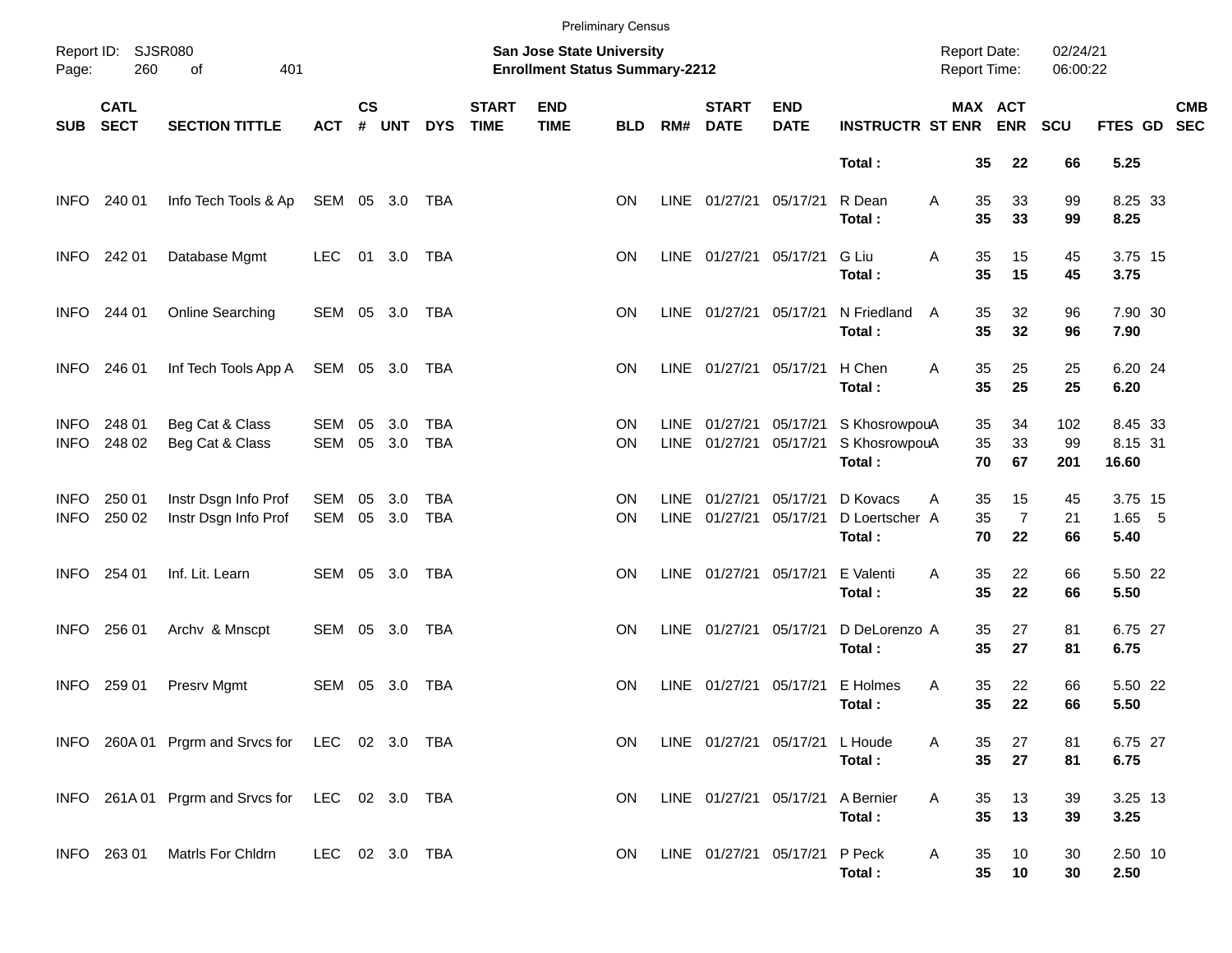|                                                                         |                                                |                                                                                                                   |                                                             |                            |                                 |                                                                           |                             |                           | <b>Preliminary Census</b>                       |                                                    |                                                          |                                                          |                                                                           |                                            |                              |                            |                            |                                                     |                          |
|-------------------------------------------------------------------------|------------------------------------------------|-------------------------------------------------------------------------------------------------------------------|-------------------------------------------------------------|----------------------------|---------------------------------|---------------------------------------------------------------------------|-----------------------------|---------------------------|-------------------------------------------------|----------------------------------------------------|----------------------------------------------------------|----------------------------------------------------------|---------------------------------------------------------------------------|--------------------------------------------|------------------------------|----------------------------|----------------------------|-----------------------------------------------------|--------------------------|
| Page:                                                                   | Report ID: SJSR080<br>261<br>401<br>οf         |                                                                                                                   |                                                             |                            |                                 | <b>San Jose State University</b><br><b>Enrollment Status Summary-2212</b> |                             |                           |                                                 |                                                    |                                                          |                                                          |                                                                           | <b>Report Date:</b><br><b>Report Time:</b> |                              | 02/24/21<br>06:00:22       |                            |                                                     |                          |
| <b>SUB</b>                                                              | <b>CATL</b><br><b>SECT</b>                     | <b>SECTION TITTLE</b>                                                                                             | <b>ACT</b>                                                  | $\mathsf{cs}$<br>#         | <b>UNT</b>                      | <b>DYS</b>                                                                | <b>START</b><br><b>TIME</b> | <b>END</b><br><b>TIME</b> | <b>BLD</b>                                      | RM#                                                | <b>START</b><br><b>DATE</b>                              | <b>END</b><br><b>DATE</b>                                | <b>INSTRUCTR ST ENR</b>                                                   |                                            | MAX ACT                      | <b>ENR</b>                 | <b>SCU</b>                 | <b>FTES GD</b>                                      | <b>CMB</b><br><b>SEC</b> |
| <b>INFO</b>                                                             | 266 01                                         | <b>Collection Mgmt</b>                                                                                            | SEM                                                         | 05                         | 3.0                             | TBA                                                                       |                             |                           | <b>ON</b>                                       | LINE                                               | 01/27/21                                                 | 05/17/21                                                 | J Bodart<br>Total:                                                        | A                                          | 35<br>35                     | 16<br>16                   | 48<br>48                   | 4.00 16<br>4.00                                     |                          |
| <b>INFO</b>                                                             | 275 01                                         | Libr Sev Div Comm                                                                                                 | SEM                                                         | 05                         | - 3.0                           | TBA                                                                       |                             |                           | <b>ON</b>                                       |                                                    | LINE 01/27/21                                            | 05/17/21                                                 | Z Liu<br>Total:                                                           | A                                          | 35<br>35                     | 34<br>34                   | 102<br>102                 | 8.50 34<br>8.50                                     |                          |
| <b>INFO</b><br><b>INFO</b><br><b>INFO</b><br><b>INFO</b><br><b>INFO</b> | 281 01<br>281 02<br>281 03<br>281 04<br>281 05 | Colloq Contemp Iss<br>Colloq Contemp Iss<br>Colloq Contemp Iss<br>Colloq Contemp Iss<br><b>Collog Contemp Iss</b> | SEM<br><b>SEM</b><br><b>SEM</b><br><b>SEM</b><br><b>SEM</b> | 05<br>05<br>05<br>05<br>05 | 3.0<br>2.0<br>1.0<br>3.0<br>1.0 | TBA<br><b>TBA</b><br><b>TBA</b><br><b>TBA</b><br><b>TBA</b>               |                             |                           | <b>ON</b><br><b>ON</b><br>ON<br>ON<br><b>ON</b> | <b>LINE</b><br><b>LINE</b><br>LINE<br>LINE<br>LINE | 01/27/21<br>01/27/21<br>01/27/21<br>01/27/21<br>01/27/21 | 05/17/21<br>05/17/21<br>05/17/21<br>05/17/21<br>05/17/21 | D DeLorenzo A<br>D Buenting<br>M Evangelist A<br>M Villagran<br>K Buckley | - A<br>A<br>A                              | 35<br>35<br>35<br>35<br>35   | 22<br>18<br>12<br>15<br>21 | 66<br>54<br>36<br>45<br>63 | 5.50 22<br>3.00 18<br>1.00 12<br>3.75 15<br>1.75 21 |                          |
| <b>INFO</b><br><b>INFO</b><br><b>INFO</b>                               | 282 01<br>282 02<br>282 03                     | Sem in Libr Mgmt<br>Sem in Libr Mgmt<br>Sem in Libr Mgmt                                                          | SEM<br><b>SEM</b><br><b>SEM</b>                             | 05<br>05<br>05             | 2.0<br>1.0<br>1.0               | TBA<br><b>TBA</b><br><b>TBA</b>                                           |                             |                           | <b>ON</b><br><b>ON</b><br>ΟN                    | LINE<br><b>LINE</b><br>LINE                        | 01/27/21<br>01/27/21<br>01/27/21                         | 05/17/21<br>05/17/21<br>05/17/21                         | Total:<br>S Gaffney<br>P Sweeney<br>C Koontz                              | A<br>Α<br>Α                                | 175<br>35<br>35<br>35        | 88<br>28<br>10<br>22       | 264<br>28<br>10<br>22      | 15.00<br>4.67 28<br>$0.83$ 10<br>1.83 22            |                          |
| <b>INFO</b><br><b>INFO</b><br><b>INFO</b>                               | 284 01<br>284 02<br>284 03                     | Sem Archiv Rec Mgmt SEM<br>Sem Archiv Rec Mgmt SEM<br>Sem Archiv Rec Mgmt SEM                                     |                                                             | 05<br>05                   | 2.0<br>2.0<br>05 2.0            | TBA<br>TBA<br><b>TBA</b>                                                  |                             |                           | <b>ON</b><br>ON<br>ΟN                           | <b>LINE</b><br><b>LINE</b><br><b>LINE</b>          | 01/27/21<br>01/27/21<br>01/27/21                         | 05/17/21<br>05/17/21<br>05/17/21                         | Total:<br>L Gleason<br>L Main<br>D Westbrook A                            | A<br>Α                                     | 105<br>35<br>35<br>35        | 60<br>21<br>26<br>20       | 60<br>21<br>26<br>20       | 7.33<br>3.50 21<br>4.33 26<br>3.33 20               |                          |
| <b>INFO</b><br><b>INFO</b><br><b>INFO</b>                               | 285 01<br>285 02<br>285 03                     | App. Res. Methods<br>App. Res. Methods<br>App. Res. Methods                                                       | SEM<br><b>SEM</b><br><b>SEM</b>                             | 05<br>05<br>05             | 3.0<br>3.0<br>3.0               | TBA<br><b>TBA</b><br><b>TBA</b>                                           |                             |                           | ON<br>ON<br>ΟN                                  | <b>LINE</b><br><b>LINE</b><br>LINE                 | 01/27/21<br>01/27/21<br>01/27/21                         | 05/17/21<br>05/17/21<br>05/17/21                         | Total:<br>J Sweeney<br>J Sweeney<br>L Luo<br>Total:                       | A<br>A<br>A                                | 105<br>35<br>35<br>35<br>105 | 67<br>32<br>13<br>17<br>62 | 67<br>32<br>13<br>17<br>62 | 11.17<br>7.95 31<br>3.20 12<br>4.25 17<br>15.40     |                          |
| <b>INFO</b>                                                             | 287 01                                         | Sem Inf Sci                                                                                                       | SEM 05 3.0                                                  |                            |                                 | TBA                                                                       |                             |                           | <b>ON</b>                                       |                                                    | LINE 01/27/21                                            | 05/17/21                                                 | M Stephens A<br>Total:                                                    |                                            | 35<br>35                     | 32<br>32                   | 32<br>32                   | 8.00 32<br>8.00                                     |                          |
| <b>INFO</b><br><b>INFO</b>                                              | 289 01<br>289 02                               | Adv Topics Libr & In<br>Adv Topics Libr & In                                                                      | <b>SUP</b><br>SUP                                           |                            | 25 3.0<br>25 3.0                | TBA<br>TBA                                                                |                             |                           | <b>ON</b><br>ON                                 |                                                    | LINE 01/27/21<br>LINE 01/27/21                           | 05/17/21<br>05/17/21                                     | L Main<br>A Johnson<br>Total:                                             | Α<br>A                                     | 85<br>20<br>105              | 56<br>20<br>76             | 168<br>60<br>228           | 14.00 56<br>5.00 20<br>19.00                        |                          |
| <b>INFO</b><br><b>INFO</b><br><b>INFO</b>                               | 294 02<br>294 03<br>294 04                     | Prof Exp Intern<br>Prof Exp Intern<br>Prof Exp Intern                                                             | <b>SUP</b><br><b>SUP</b><br><b>SUP</b>                      | 25                         | 2.0<br>25 3.0<br>25 4.0         | <b>TBA</b><br><b>TBA</b><br>TBA                                           |                             |                           | ON<br>ON<br><b>ON</b>                           |                                                    | LINE 01/27/21<br>LINE 01/27/21<br>LINE 01/27/21          | 05/17/21<br>05/17/21<br>05/17/21 L Main                  | L Main<br>L Main                                                          | Α<br>Α<br>Α                                | 25<br>35<br>25               | 5<br>10<br>3               | 10<br>30<br>12             | $0.83$ 5<br>2.50 10<br>$1.00 \t3$                   |                          |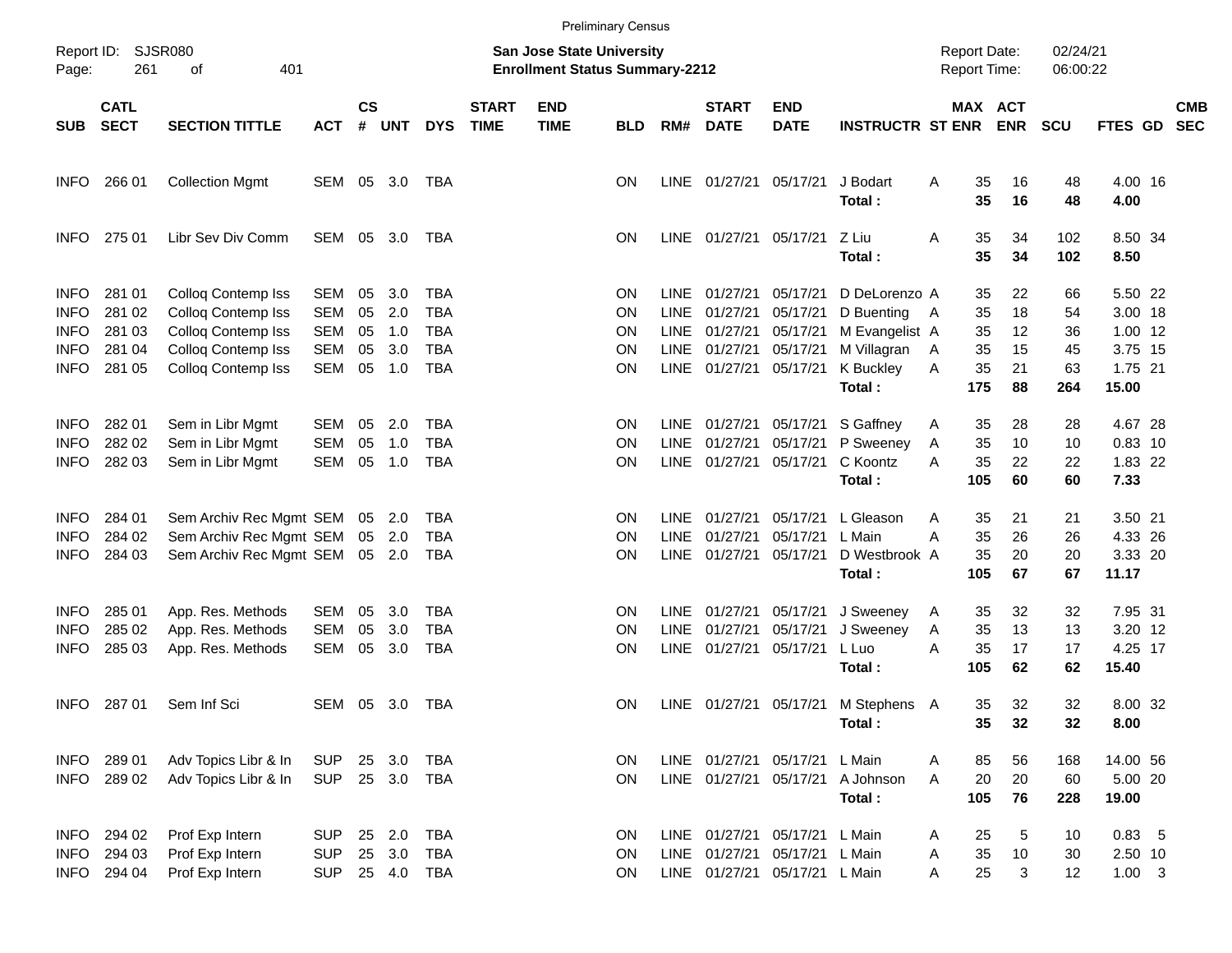|                     | <b>Preliminary Census</b>  |                             |            |                    |            |            |                             |                                                                           |            |             |                             |                           |                         |                                            |                          |                |                      |                |                            |                          |
|---------------------|----------------------------|-----------------------------|------------|--------------------|------------|------------|-----------------------------|---------------------------------------------------------------------------|------------|-------------|-----------------------------|---------------------------|-------------------------|--------------------------------------------|--------------------------|----------------|----------------------|----------------|----------------------------|--------------------------|
| Report ID:<br>Page: | 262                        | <b>SJSR080</b><br>401<br>οf |            |                    |            |            |                             | <b>San Jose State University</b><br><b>Enrollment Status Summary-2212</b> |            |             |                             |                           |                         | <b>Report Date:</b><br><b>Report Time:</b> |                          |                | 02/24/21<br>06:00:22 |                |                            |                          |
| <b>SUB</b>          | <b>CATL</b><br><b>SECT</b> | <b>SECTION TITTLE</b>       | <b>ACT</b> | $\mathsf{cs}$<br># | <b>UNT</b> | <b>DYS</b> | <b>START</b><br><b>TIME</b> | <b>END</b><br><b>TIME</b>                                                 | <b>BLD</b> | RM#         | <b>START</b><br><b>DATE</b> | <b>END</b><br><b>DATE</b> | <b>INSTRUCTR ST ENR</b> | <b>MAX</b>                                 | <b>ACT</b><br><b>ENR</b> |                | <b>SCU</b>           | <b>FTES GD</b> |                            | <b>CMB</b><br><b>SEC</b> |
|                     |                            |                             |            |                    |            |            |                             |                                                                           |            |             |                             |                           | Total:                  | 85                                         |                          | 18             | 52                   | 4.33           |                            |                          |
| <b>INFO</b>         | 295 01                     | Sch Libr Fieldwork          | <b>SUP</b> | 25                 | 3.0        | <b>TBA</b> |                             |                                                                           | <b>ON</b>  | <b>LINE</b> | 01/27/21                    | 05/17/21                  | M Harlan<br>Total:      | 30<br>A<br>30                              |                          | 10<br>10       | 30<br>30             | 2.20<br>2.20   | $\overline{4}$             |                          |
| <b>INFO</b>         | 298 01                     | <b>Special Study</b>        | <b>SUP</b> | 25                 | 1.0        | TBA        |                             |                                                                           | <b>ON</b>  | <b>LINE</b> | 01/27/21                    | 05/17/21                  | D Faires                | 25<br>A                                    |                          |                | 1                    | 0.08           | - 1                        |                          |
| <b>INFO</b>         | 298 02                     | <b>Special Study</b>        | <b>SUP</b> | 25                 | 2.0        | TBA        |                             |                                                                           | <b>ON</b>  | <b>LINE</b> | 01/27/21                    | 05/17/21                  | D Faires                | 25<br>A                                    |                          | 2              | 4                    | 0.33           | $\overline{2}$             |                          |
| <b>INFO</b>         | 298 03                     | <b>Special Study</b>        | <b>SUP</b> | 25                 | 3.0        | TBA        |                             |                                                                           | <b>ON</b>  | <b>LINE</b> | 01/27/21                    | 05/17/21                  | D Faires                | 25<br>A                                    |                          | $\overline{2}$ | 6                    | 0.50           | $\overline{2}$             |                          |
| <b>INFO</b>         | 298 04                     | <b>Special Study</b>        | <b>SUP</b> | 25                 | 3.0        | TBA        |                             |                                                                           | <b>ON</b>  | <b>LINE</b> | 01/27/21                    | 05/17/21                  | D Faires                | 25<br>A                                    |                          | 3              | 9                    | 0.75           | -3                         |                          |
| <b>INFO</b>         | 298 05                     | <b>Special Study</b>        | <b>SUP</b> | 25                 | 3.0        | TBA        |                             |                                                                           | <b>ON</b>  | <b>LINE</b> | 01/27/21                    | 05/17/21                  | D Faires                | 25<br>A                                    |                          | 2              | 6                    | 0.50           | $\overline{\phantom{0}}^2$ |                          |
|                     |                            |                             |            |                    |            |            |                             |                                                                           |            |             |                             |                           | Total:                  | 125                                        |                          | 10             | 26                   | 2.17           |                            |                          |
| <b>INFO</b>         | 299 01                     | <b>MA Thesis/Project</b>    | SEM        | 25                 | 3.0        | TBA        |                             |                                                                           | <b>ON</b>  | LINE        | 01/27/21                    | 05/17/21                  | L Main                  | A                                          | 6                        | 0              | 0                    | $0.00 \t 0$    |                            |                          |
|                     |                            |                             |            |                    |            |            |                             |                                                                           |            |             |                             |                           | Total :                 |                                            | 6                        | 0              | 0                    | 0.00           |                            |                          |

**Department : School of Information** 

| Department Total:         |     | 2211 1415 3371 |      | 310.17 |
|---------------------------|-----|----------------|------|--------|
| <b>Lower Division:</b>    | 0   | n              | o    | 0.00   |
| <b>Upper Division:</b>    | 140 | 131            | -393 | 32.65  |
| <b>Graduate Division:</b> |     | 2071 1284 2978 |      | 277.52 |